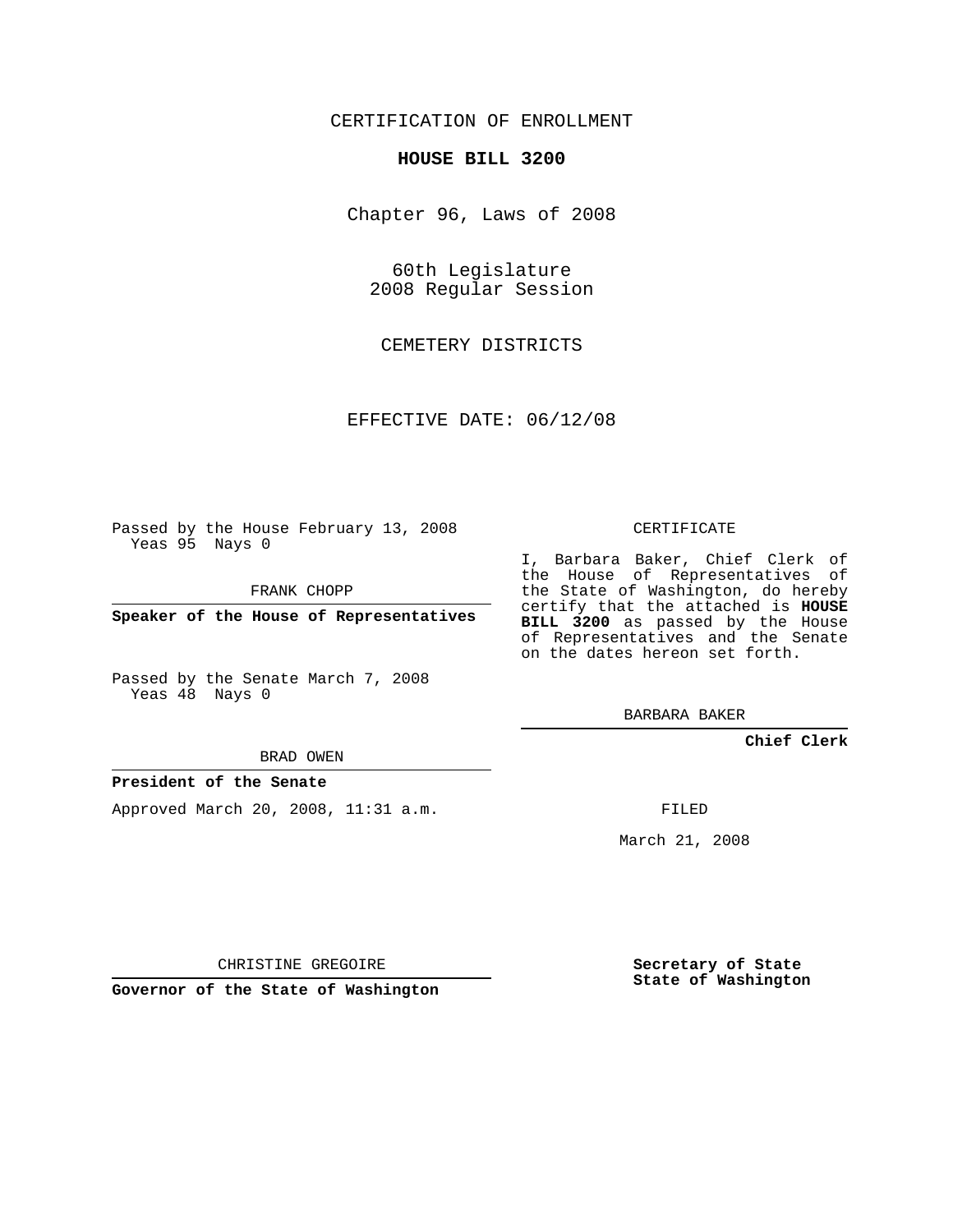# **HOUSE BILL 3200** \_\_\_\_\_\_\_\_\_\_\_\_\_\_\_\_\_\_\_\_\_\_\_\_\_\_\_\_\_\_\_\_\_\_\_\_\_\_\_\_\_\_\_\_\_

\_\_\_\_\_\_\_\_\_\_\_\_\_\_\_\_\_\_\_\_\_\_\_\_\_\_\_\_\_\_\_\_\_\_\_\_\_\_\_\_\_\_\_\_\_

Passed Legislature - 2008 Regular Session

**State of Washington 60th Legislature 2008 Regular Session By** Representatives Schmick, Simpson, Warnick, Schindler, and Sullivan Read first time 01/24/08. Referred to Committee on Local Government.

 AN ACT Relating to establishing a cemetery district in a county; amending RCW 68.52.100; and adding a new section to chapter 68.52 RCW.

BE IT ENACTED BY THE LEGISLATURE OF THE STATE OF WASHINGTON:

 **Sec. 1.** RCW 68.52.100 and 1994 c 223 s 74 are each amended to read as follows:

 For the purpose of forming a cemetery district, a petition designating the boundaries of the proposed district by metes and bounds or describing the lands to be included in the proposed district by 9 government townships, ranges, and legal subdivisions, signed by not 10 less than ((fifteen)) ten percent of the registered voters who reside within the boundaries of the proposed district, setting forth the object of the formation of such district and stating that the establishment thereof will be conducive to the public welfare and convenience, shall be filed with the county auditor of the county within which the proposed district is located, accompanied by an obligation signed by two or more petitioners agreeing to pay the cost of publishing the notice hereinafter provided for. The county auditor shall, within thirty days from the date of filing of such petition, examine the signatures and certify to the sufficiency or insufficiency